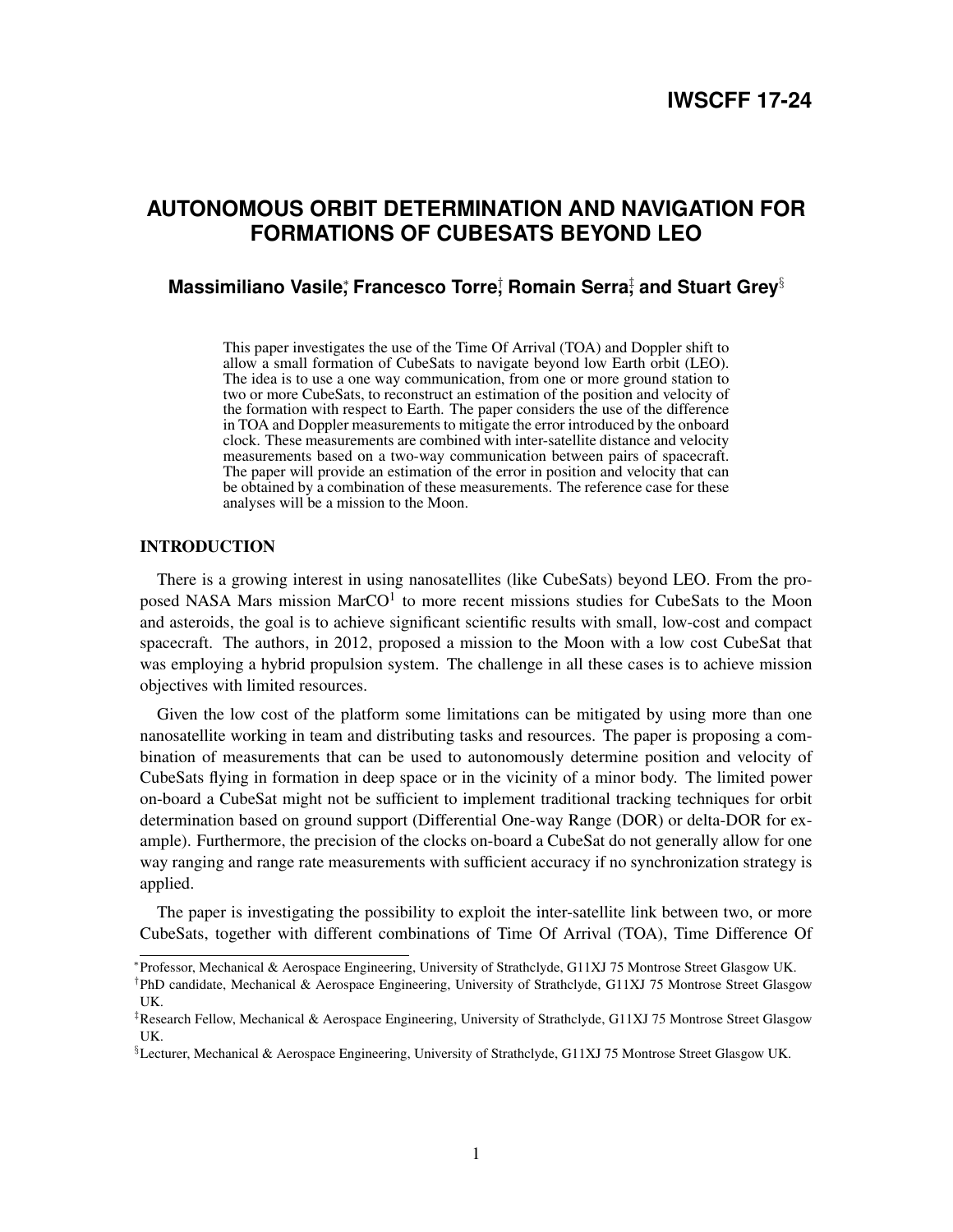Arrival (TDOA), Frequency Of Arrival (FDOA) and optical navigation to determine their position and velocity with respect to a known beacon. The approach is similar to known techniques for the localization of a source given the known position of different receivers<sup>[2](#page-19-1)[–5](#page-19-2)</sup> albeit it assumes one or more known emitters and unknown receivers. The signal emitted from one or more ground stations (the known beacons), and received by two or more spacecraft, provides information on time and frequency of emission. The time and frequency at which the signal is received depend on the position and velocity of the spacecraft. In general two spacecraft will receive the same signal at different times and with different frequency shifts. If the CubeSats can measure, with reasonable accuracy, their relative position, the knowledge of the relative position between the two spacecraft in combination with the time and frequency difference of the received signal are sufficient to estimate the position and velocity with respect to the ground station. The paper explores two scenarios: one with two beacons and two receivers and one with a single beacon and more than two receivers. For the case in which a known minor body is in view of the camera, the paper will investigate the combination of TDOA measurements with the use of optical navigation.

The paper is organised as follows. First the dynamics and measurement models are introduced, followed by an analysis of the accuracy provided by different combinations of measurements. The reference case is a mission to the Moon. For a subset of measurements a second part of the paper analyses the use of an Unscented H-infinity Filter to estimate the state of the spacecraft.

### DYNAMIC MODEL

The reference frame chosen for the simulation of the dynamical system and the navigation of the formation of spacecraft is a non-rotating reference frame, centred in the centre of mass of the Earth-Moon system (see Fig. [1\)](#page-1-0). In such a frame, it is assumed that the motion of the principal



<span id="page-1-0"></span>Figure 1. Reference frame for dynamics and measurement model.

bodies is known and consists of circular coplanar orbits with rotation period equal to the rotation period of the system. Both the Earth and Moon can rotate around their respective rotation axes. A further assumption is that both the primary bodies are considered to be homogeneous spheres.

With  $r_E$  as the position of the Earth,  $r_M$  as the position of the Moon and  $r_{Sc_i}$  the position of the i-th spacecraft all in the chosen reference frame,  $\mathbf{r}_{ESc_i} = \mathbf{r}_{Sc_i} - \mathbf{r}_E$  and  $\mathbf{r}_{MSc_i} = \mathbf{r}_{Sc_i} - \mathbf{r}_M$ as the relative position vectors from the i-th spacecraft to the Earth and the Moon respectively, the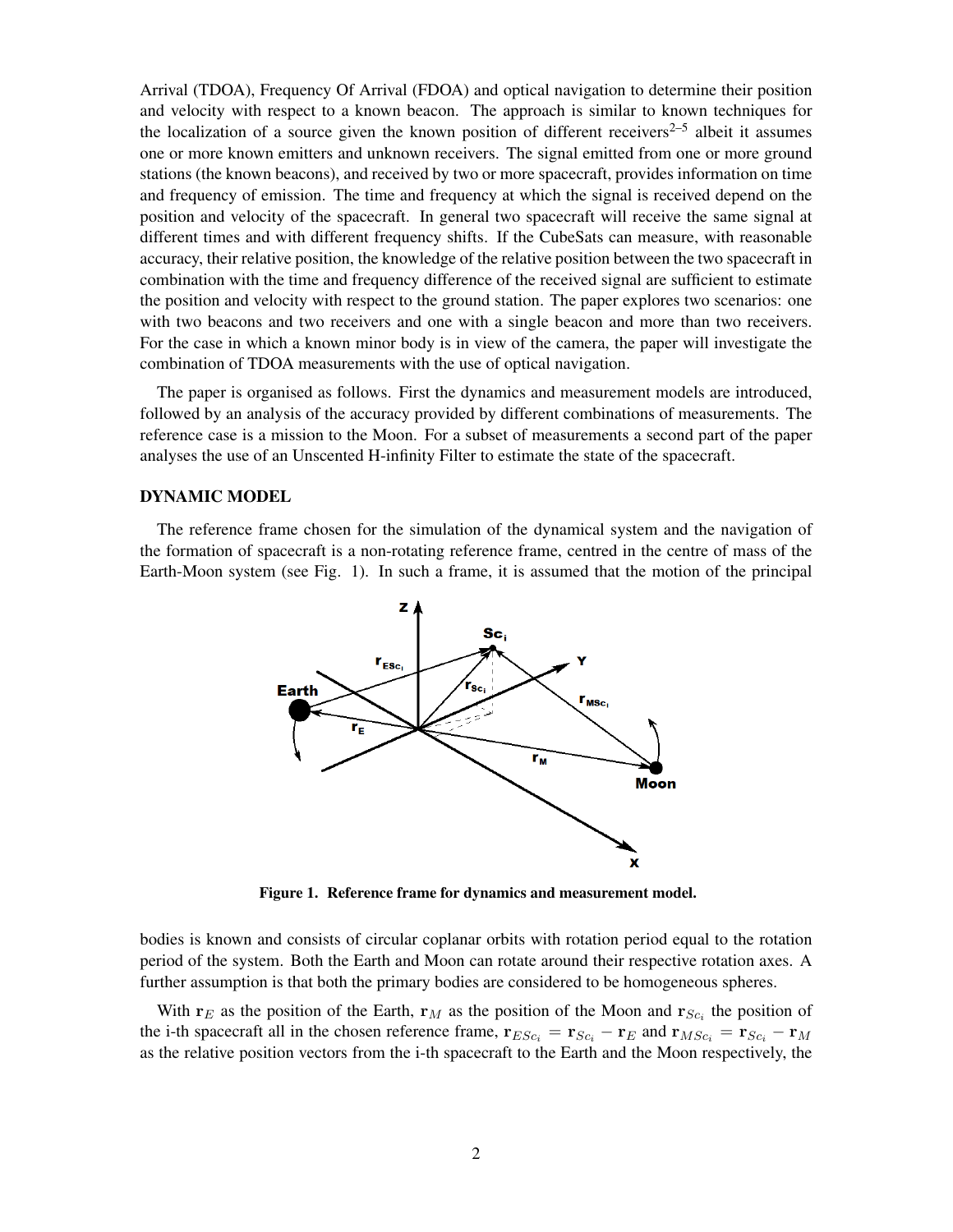nonlinear equations of motion are:

<span id="page-2-0"></span>
$$
\ddot{\mathbf{r}}_{Sc_i} = -\frac{\mu_E}{\left\| \mathbf{r}_{ESc_i} \right\|^3} \mathbf{r}_{ESc_i} - \frac{\mu_M}{\left\| \mathbf{r}_{MSC_i} \right\|^3} \mathbf{r}_{MSC_i}
$$
(1)

with  $\mu_E$  and  $\mu_M$  being the gravity constants of the Earth and the Moon respectively.

If one considers a formation of *n* spacecraft, the vector equation [\(1\)](#page-2-0) can be applied to each spacecraft independently and can be re-written in compact form as a system of first order differential equations:

<span id="page-2-1"></span>
$$
\dot{\mathbf{X}} = f\left(\mathbf{X}\right) \tag{2}
$$

where  $\mathbf{X} = [\mathbf{r}_{Sc_1}, \dot{\mathbf{r}}_{Sc_1}, \mathbf{r}_{Sc_2}, \dot{\mathbf{r}}_{Sc_2}, ..., \mathbf{r}_{Sc_n}, \dot{\mathbf{r}}_{Sc_n}]^T$  is the state vector containing the position and velocity of all the spacecraft.

# MEASUREMENT MODEL

In this section we describe the type of measurements considered for the determination of position and velocity of the CubeSats with respect to one or more known beacons. Four types of measurements are considered: an optical measurement of a known object in space, the relative position and velocity via inter-satellite link, the Time Difference Of Arrival of the signal received from one or more beacons and the Doppler shift.

# Optical Measurement Model

In order to develop the measurement model of the camera, two intermediate reference frames are required:

- Spacecraft coordinate system SC  $\{x_{sc} y_{sc} z_{sc}\}\$ : the origin of this frame lies on the centre of mass of the spacecraft, with the three symmetrical body axes defined as three coordinate axes.[6](#page-19-3)
- Camera coordinate system C  $\{\hat{x}_C \hat{y}_C \hat{z}_C\}$ : the centre C is the perspective projection of the camera, with the  $z_C$ -axis parallel to the optical axis of the camera and directed to the centre of the asteroid. The image plane is defined as  $O_c$ - $x_c$   $y_c$ .

In this paper, it is assumed that the body reference frame of each spacecraft is aligned with the camera and the attitude is known with a level of precision corresponding to that of the star tracker.

An image is generated according to the state of the system. Then, an ellipse fitting algorithm is used to compute the coordinates of the centroid of the asteroid in camera coordinates. Once the position of the centroid is known, the pointing angles can be computed by:

$$
\varphi_C = \tan^{-1}\left(\frac{x_C}{f}\right); \ \psi_C = \tan^{-1}\left(\frac{y_C}{f/\cos(\varphi_C)}\right) \tag{3}
$$

where  $f$  is the focal length of the camera. To these angles are added those required to go from the camera frame to the spacecraft frame. The model for the observation equations used in the filter, neglecting the contribution given by the attitude system, is:

$$
\mathbf{z}_{\text{camera}} = \begin{bmatrix} \varphi \\ \psi \end{bmatrix} + \begin{bmatrix} \zeta_{\varphi} \\ \zeta_{\psi} \end{bmatrix} \tag{4}
$$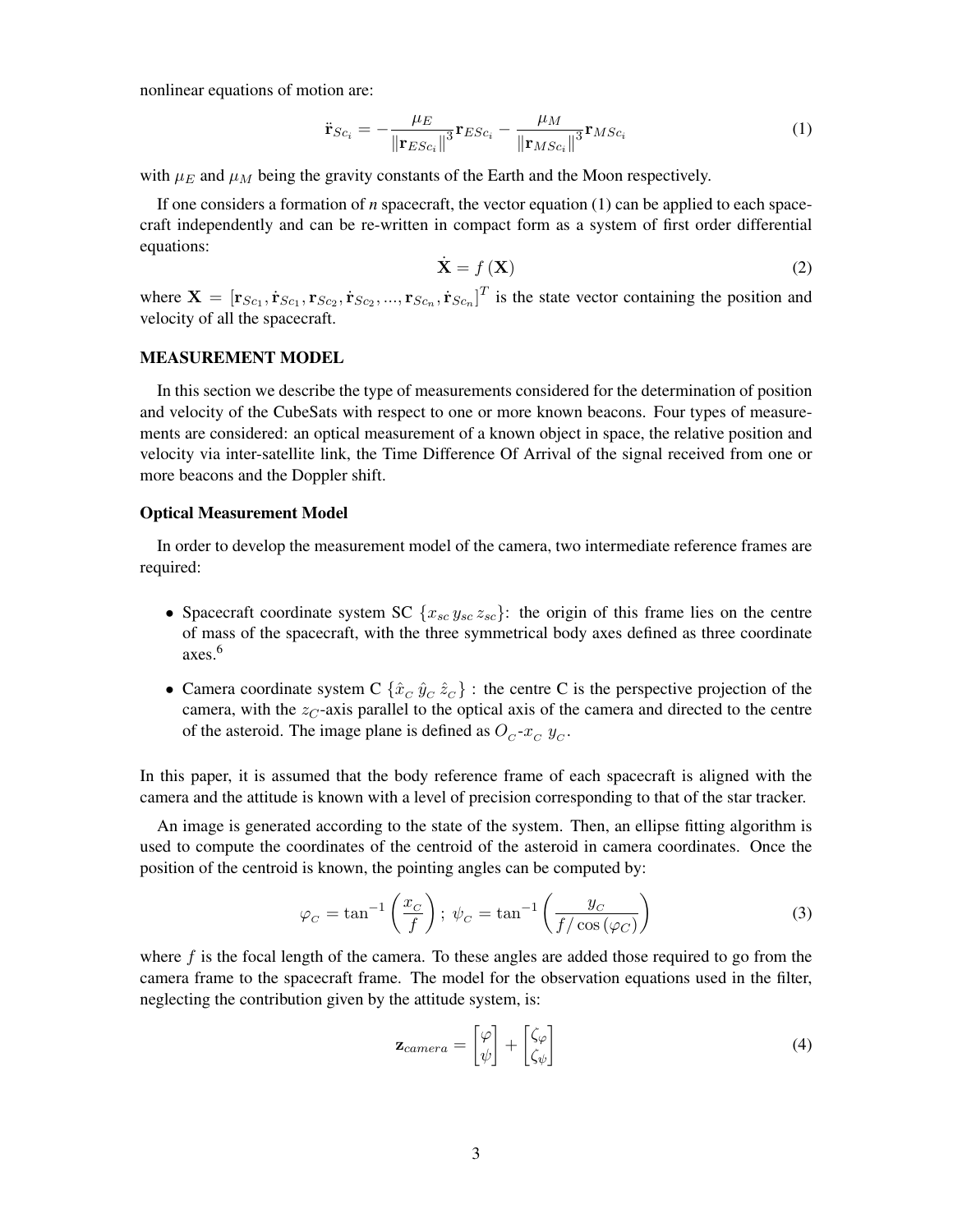where  $\zeta_{\phi,\psi}$  comprise all the errors from attitude and the centroiding process. Note that here the illumination conditions are not considered, so it is assumed that each spacecraft sees the whole visible surface from its position. This is reasonable if one assumes that a complementary map could be built while starting the orbit acquisition, combining pictures from the whole formation.

# Inter-spacecraft Measurements

The set of inter-spacecraft measurements is represented by the relative position vector between two spacecraft in the formation. This is composed of the relative distance, local azimuth and eleva-tion.<sup>[7](#page-19-4)</sup> The observation equation is given by:

<span id="page-3-0"></span>
$$
\mathbf{z}_r = h_r \left( \mathbf{r}_{Sc_i}, \ \mathbf{r}_{Sc_j} \right) = \left[ d_r \ \varphi_r \ \psi_r \right]^T + \zeta_r \tag{5}
$$

where  $\zeta_r = [\zeta_{d_r} \zeta_{\varphi_r} \zeta_{\psi_r}]^T$  is the measurement noise. This simple measurement is providing the complete spacecraft-to-spacecraft vector in inertial space. Given spacecraft with state  $x_i$  and spacecraft with state  $x_j$  the spacecraft-to-spacecraft vector is  $x_{ij}$ . In the case where the relative velocity is also computed, the measurement vector in equation [\(5\)](#page-3-0) is extended by the relative velocity vector:

$$
\mathbf{z}_{\dot{r}} = h_{\dot{r}} \left( \dot{\mathbf{r}}_{Sc_i}, \ \dot{\mathbf{r}}_{Sc_j} \right) = \left[ \dot{d}_r \ \dot{\varphi}_r \ \dot{\psi}_r \right]^T + \zeta_{\dot{r}} \tag{6}
$$

where  $\zeta_{\dot{r}} = \left[ \zeta_{\dot{d}_r} \zeta_{\dot{\varphi}_r} \zeta_{\dot{\psi}_r} \right]^T$  is the measurement noise.

The error is due to the attitude error of the spacecraft and to the telemetry error. The pointing error is estimated to be about 1e-3 radians and the telemetry error is assumed to have comparable magnitude.

# Time Of Arrival and Time Difference Of Arrival

For a source with coordinates  $s_j$  and a receiver with coordinates  $r_{Sc_1}$  the Time Of Arrival can be written as:

$$
(t_1 - t_j) = \frac{1}{c} \sqrt{(\mathbf{r}_{Sc_1} - \mathbf{s}_j)^T (\mathbf{r}_{Sc_1} - \mathbf{s}_j)}
$$
(7)

and if one squares both sides:

<span id="page-3-2"></span>
$$
(t_1 - t_j)^2 = \frac{1}{c^2} (\mathbf{r}_{Sc_1}^T \mathbf{r}_{Sc_1} - \mathbf{s}_j^T \mathbf{x}_{Sc_1} - \mathbf{r}_{Sc_1}^T \mathbf{s}_j + \mathbf{s}_j^T \mathbf{s}_j)
$$
(8)

If the same signal from  $s_j$  is received by a second spacecraft  $\mathbf{r}_{Sc_2}$  we have:

<span id="page-3-1"></span>
$$
(t_2 - t_j)^2 = \frac{1}{c^2} (\mathbf{r}_{Sc_2}^T \mathbf{r}_{Sc_2} - \mathbf{s}_j^T \mathbf{r}_{Sc_2} - \mathbf{r}_{Sc_2}^T \mathbf{s}_j + \mathbf{s}_j^T \mathbf{s}_j)
$$
(9)

ans by subtracting [\(9\)](#page-3-1) from [\(8\)](#page-3-2) one gets the TDOA expression:

<span id="page-3-3"></span>
$$
(t_2 - t_j)^2 - (t_1 - t_j)^2 = \frac{1}{c^2} (\mathbf{r}_{Sc_1}^T \mathbf{r}_{Sc_1} - \mathbf{r}_{Sc_2}^T \mathbf{r}_{Sc_2} - \mathbf{s}_j^T \mathbf{r}_{Sc_1} + \mathbf{s}_j^T \mathbf{r}_{Sc_2} - \mathbf{r}_{Sc_1}^T \mathbf{s}_j + \mathbf{r}_{Sc_2}^T \mathbf{s}_j)
$$
(10)

where we have six unknowns. The inter-satellite link provides three equations that relate  $\mathbf{r}_1$  to  $\mathbf{r}_2$ , therefore, the number of unknowns are reduced to three. Thus, with only two receivers and one beacon the problem cannot be completely solved and additional conditions are required. If two more stations are used as a beacon, then the problem becomes completely solvable.

Likewise if we had three receivers then the unknowns would be 9, the inter-satellite link would provide 6 equations and the TOA (or TDOA) other 3. In this case the problem can also be completely solved.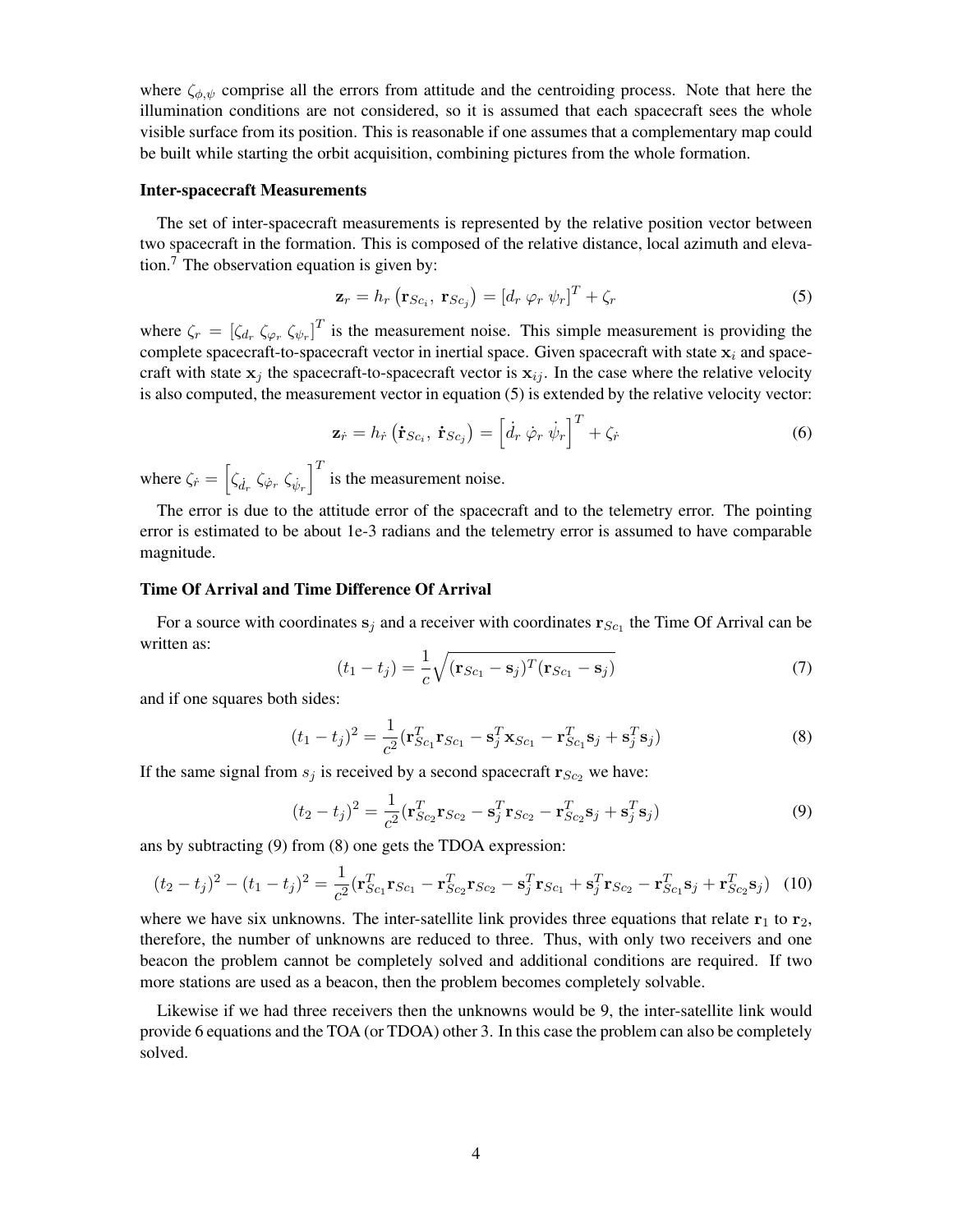# Frequency Of Arrival

If the receiver can measure the Doppler shift we can say that:

$$
\Delta f_{i_1} \frac{c}{f_0} = \frac{(\mathbf{r}_{Sc_1} - \mathbf{s}_j)^T (\dot{\mathbf{r}}_{Sc_1} - \dot{\mathbf{s}}_j)}{r_1}
$$
(11)

which introduces 3 additional unknowns. If one had two stations and two spacecraft then the Doppler equations would be 4 plus 3 equations giving the relative velocity via inter-satellite link. These 7 equations plus the 3 relative positions and 2 equations [\(10\)](#page-3-3), one per station, allows one to completely solve the problem.

Note that even in this case if more than two stations or more than two spacecraft were available the Doppler shift would provide the velocities of the spacecraft with respect to the station provided that the inter-satellite link was giving the relative velocity among spacecraft.

# Time and Frequency Error Estimations

The main problem with the use of the TOA is the drift of the internal clock of the receiver. In a two way communication system this error can be eliminated by synchronisation of the on board and ground clocks. However, in a one way communication solution the spacecraft needs to reset its clock only using the reference signal coming from ground.

We assume that the formation is able to synchronise their clocks using a standard two way communication system and standard clock synchronisation algorithm, such as Barkley's algorithm or equivalent. This synchronisation however, does not avoid a possible drift of all the clocks. If the clocks are well characterised, one can assume that the model can be used to filter the drift and correct the TOA. Although this is a reasonable assumption here we provide also a reset mechanism to partially synchronise the clocks on board with the source.

The idea is based on a heart-beat concept in which the receiver compares the local time increments with the reference time increment transmitted by the ground station. If one calls  $t_0$  the exact universal time of the ground station and  $t_l$  the local time on the spacecraft, the spacecraft is expected to receive a first pulse at time  $t_{l1}$  corresponding to a transmission time  $t_{01}$ . After a time interval  $\Delta t_0$ the ground station sends a second pulse. When the pulse is received the spacecraft register the time  $t_{l2}$  such that:

$$
t_{l2} = t_{l1} + \Delta t_0 + \frac{\Delta r}{c} + \epsilon_{TOA} \tag{12}
$$

where  $\Delta t_l = t_{l2} - t_{l1}$  is the Time Difference Of Arrival at the same spacecraft,  $\Delta r$  is the displacement in the direction of propagation of the radio wave, and  $\epsilon_{TOA}$  is the accumulated error of the clock on board.

If the frequency at which the two clocks are synchronised is high,  $\Delta t_0$  is small and one can assume a linear model for the displacement such that:

$$
\Delta t_l = \Delta t_0 + \frac{\dot{r}\Delta t_0}{c} + \epsilon_{TOA} \tag{13}
$$

The local velocity can be derived from the Frequency Of Arrival:

$$
\dot{r} = \frac{\Delta f c}{f_0} + \epsilon_{FOA} \tag{14}
$$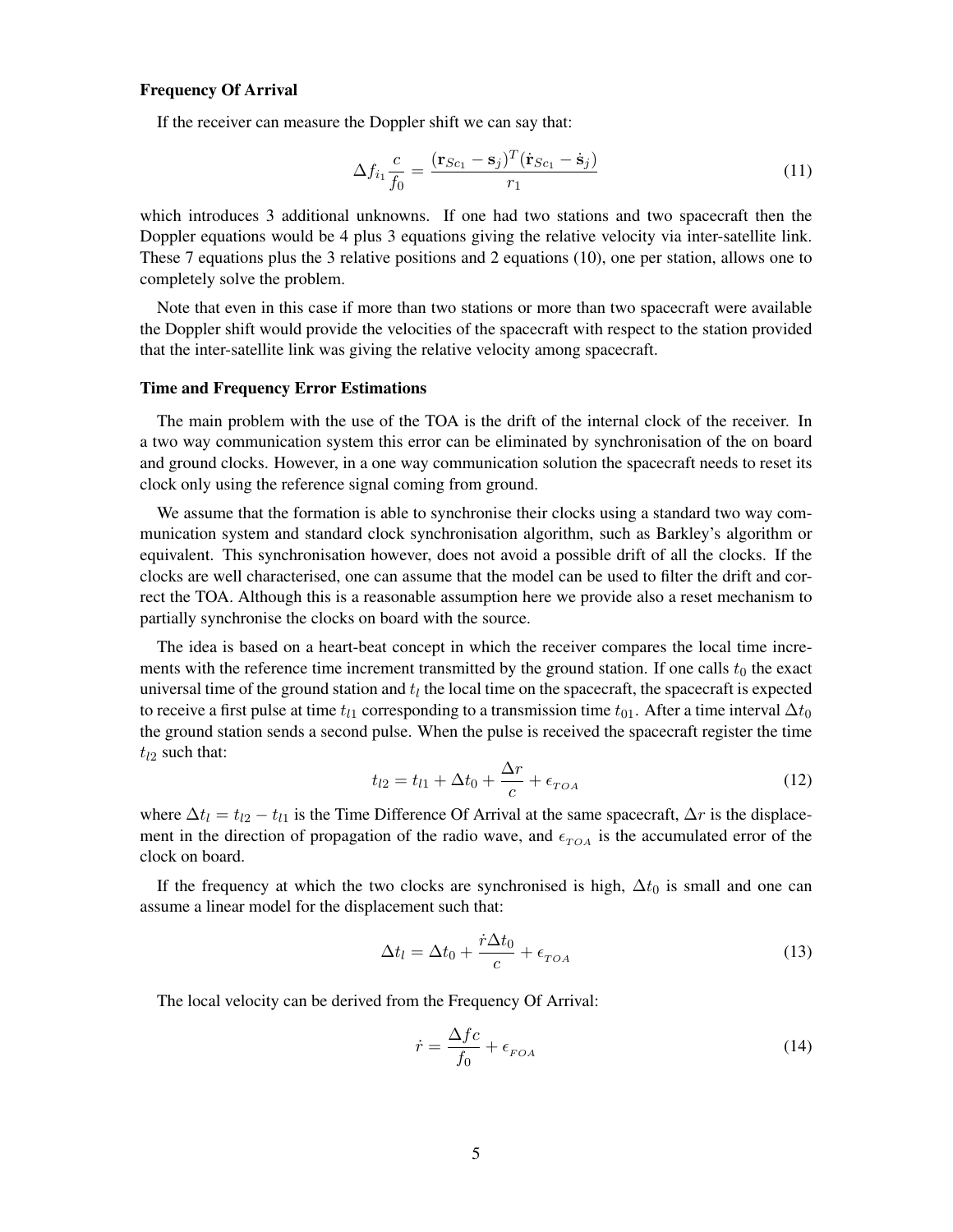From which one has that:

$$
\epsilon_{TOA} = \Delta t_l - \Delta t_0 - \frac{\Delta f \Delta t_0}{f_0} - \frac{\epsilon_{FOA} \Delta t_0}{c} \tag{15}
$$

The error in velocity  $\epsilon_{FOA}$  depends on the error in the Doppler shift measurement. This error depends on the observation time  $T_o$ , and can be approximated to be  $1/T_o$ . In order to remove the drift accumulated in the time interval  $\Delta t_0$  the ratio  $\epsilon_{FOA}/c$  has to be smaller than the expected drift of the clock. For a standard clock the expected drift is 1e-6 per second, which gives a required accuracy of the Doppler measurement of less than 300 m/s or 12kHz assuming a carrier in X band at 12GHz. This accuracy only requires an observation time of 8.3276e-5s. Having said that, it is desirable to reduce the error in TOA down to less than a millisecond, as will be shown later. In this case we can impose a Doppler error of 1 m/s that corresponds to 40Hz and an observation time of 2.42e-2s.

Note that additional corrections are required to account for the acceleration acting on the spacecraft that has an impact on  $\Delta r$ . For example at the Earth-Moon distance the acceleration on the spacecraft introduces a difference in  $\Delta r$  of about 1.3e-4 m over 10s and a prediction error of 4.5e-13s.

# MEASUREMENT ANALYSIS

In this section we analyse the precision provided by different combinations of measurements. In particular we consider the following cases:

- 1. Three spacecraft and one station. The station provides three TOA that are combined with two inter-satellite links.
- 2. This case is as before but also considers the case in which the spacecraft use the TDOA instead of the TOA in combination with one optical observation.
- 3. Two spacecraft and two stations. The stations provide two TOA and four Doppler shifts that are combined with one inter-satellite link.

In all the following tests the spacecraft are at a relative distance of 200km and are maintained on a plane perpendicular to the x-axis. The TOA and FOA equations are solved with a Newton iteration with analytical Jacobian matrix and Levenberg-Marquardt step-length control. In order to mitigate the effect of numerical inaccuracies, the equations are scaled by pre-multiplication using the estimated distance between spacecraft 1 and station 1. This scaling allows for accurate convergence even with short spacecraft-to-spacecraft bases down to a few tens of km at the Earth-Moon distance.

All results correspond to the average over 100 simulations. For each simulation, the measurement error is generated by multiplying the 1  $\sigma$  value times a random number drawn from a normal distribution with zero mean and variance equal to 1. The TOA drift is a constant bias equal to 1e-6s per second on top of which we apply a 1  $\sigma$  error noise of 1e-7s. The minimum 1  $\sigma$  noise for the spacecraft-to-spacecraft pointing accuracy is 1e-3 radians and the maximum is 0.1 radians, while we consider a maximum Doppler shift noise of 40Hz and a 1  $\sigma$  optical measurement noise of 3e-3 radians.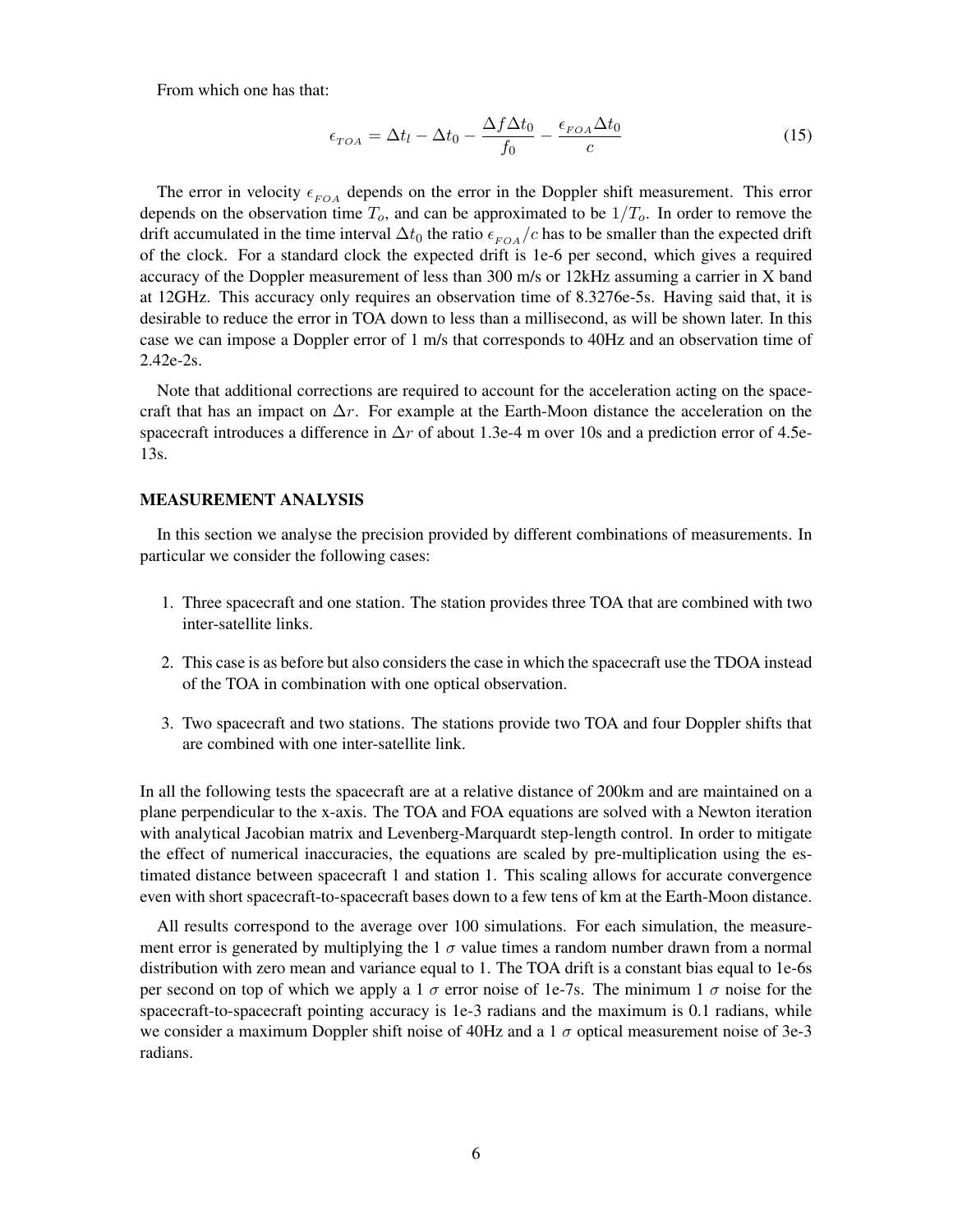#### Case 1: 3 spacecraft 1 station

In the case of 3 spacecraft flying in formation and one station, the signal produced by the station is received at three different TOAs by the three spacecraft. The three spacecraft maintain a knowledge of their relative position and local time by inter-satellite link and synchronization of the clocks. In this analysis spacecraft number 1 maintains its clock synchronized with the ground station using the technique presented in the previous section. The first analysis places the spacecraft at the Earth-Moon distance and evaluates the sensitivity of the estimated position of spacecraft 1, with respect to the Earth, to the error in the measurement of the the TOA and of the inter-satellite position vector. The result can be seen in Figure [2.](#page-6-0) The figure shows that the correction on the TOA is effective and the main source of error is the inter-satellite position. In this case the error in pointing accuracy is pushed to 0.1 radians. It should be noted that the error depends on the geometry with which the station is seen by the three spacecraft.



<span id="page-6-0"></span>Figure 2. Estimated position error vs TOA and pointing errors

In order to partially test the sensitivity to the change in geometry we simulated a transfer from a LEO (300 km altitude) to the Moon. The measurements start at the GEO distance. Figs. [3](#page-7-0) and [4](#page-7-1) show the estimation error along the trajectory for the min and max pointing accuracy, where the minimum pointing error is 1e-3 radians. Fig. [5](#page-7-2) shows the estimated vs the true trajectory for the case of the maximum error in pointing accuracy.

#### Case 2: 3 spacecraft 1 station and one optical measurement

The case of three spacecraft can be revisited considering the TDOA instead of the TOA. In this case the correction on the TOA is not necessary as it is compensated for by the synchronization of the local clocks. On the other hand a solution of the system of three TDOA and six inter-satellite link equations yields a result that is not unique in three dimensions. A fourth spacecraft or a second station would be required. In this test, instead, we consider an additional optical measurement.

In the case of a close approach to a known body a limb fitting measurement would provide the required additional information, however that would not provide a good measurement when in deep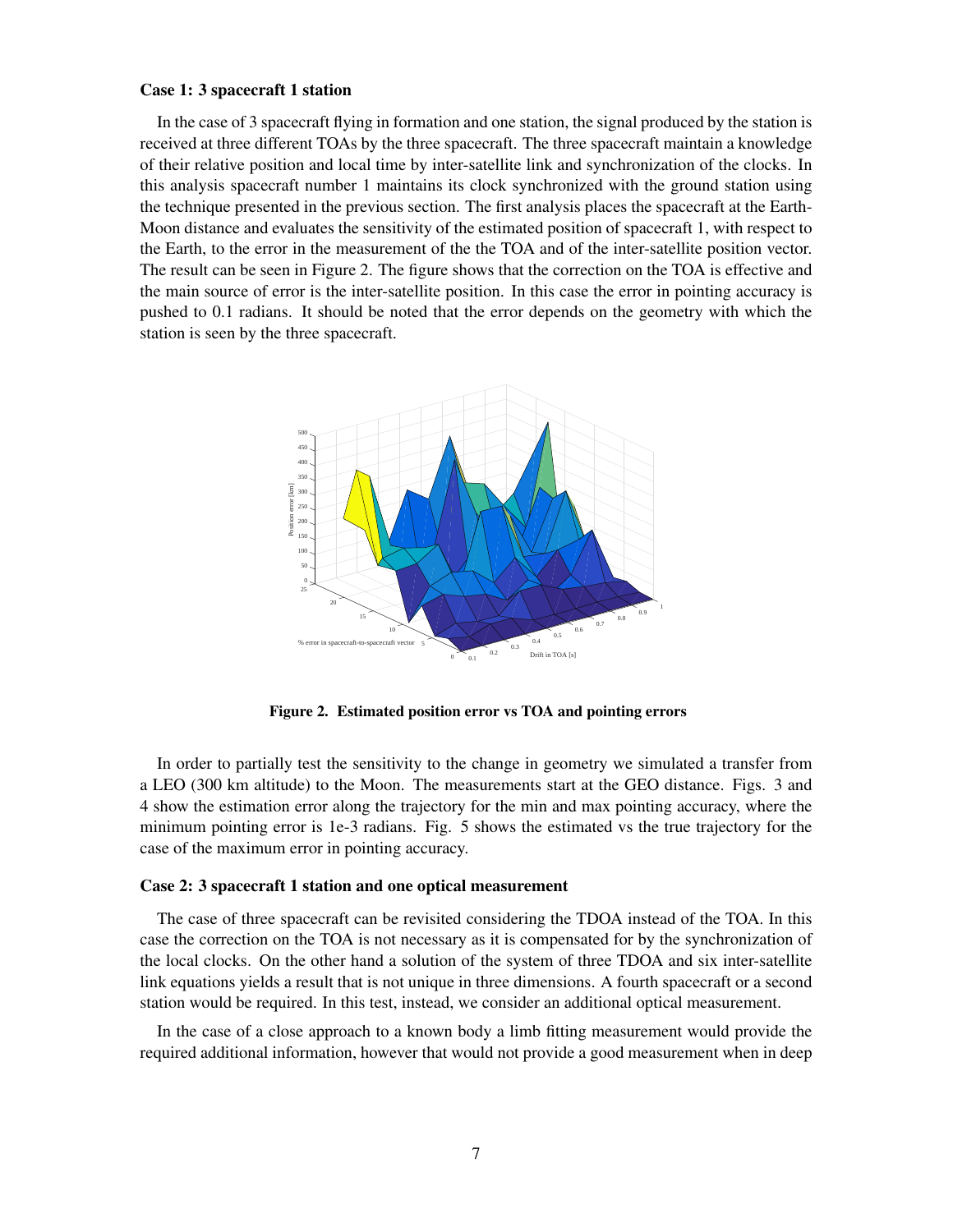

Figure 3. Case 1: Position error along the Earth-Moon transfer considering a pointing accuracy of 1e-3 radians

<span id="page-7-0"></span>

<span id="page-7-1"></span>Figure 4. Case 1: Position error along the Earth-Moon transfer considering a pointing accuracy of 1e-1 radians



<span id="page-7-2"></span>Figure 5. Case 1: Estimated trajectory (circles) vs true trajectory (solid line) considering a pointing accuracy of 1e-1 radians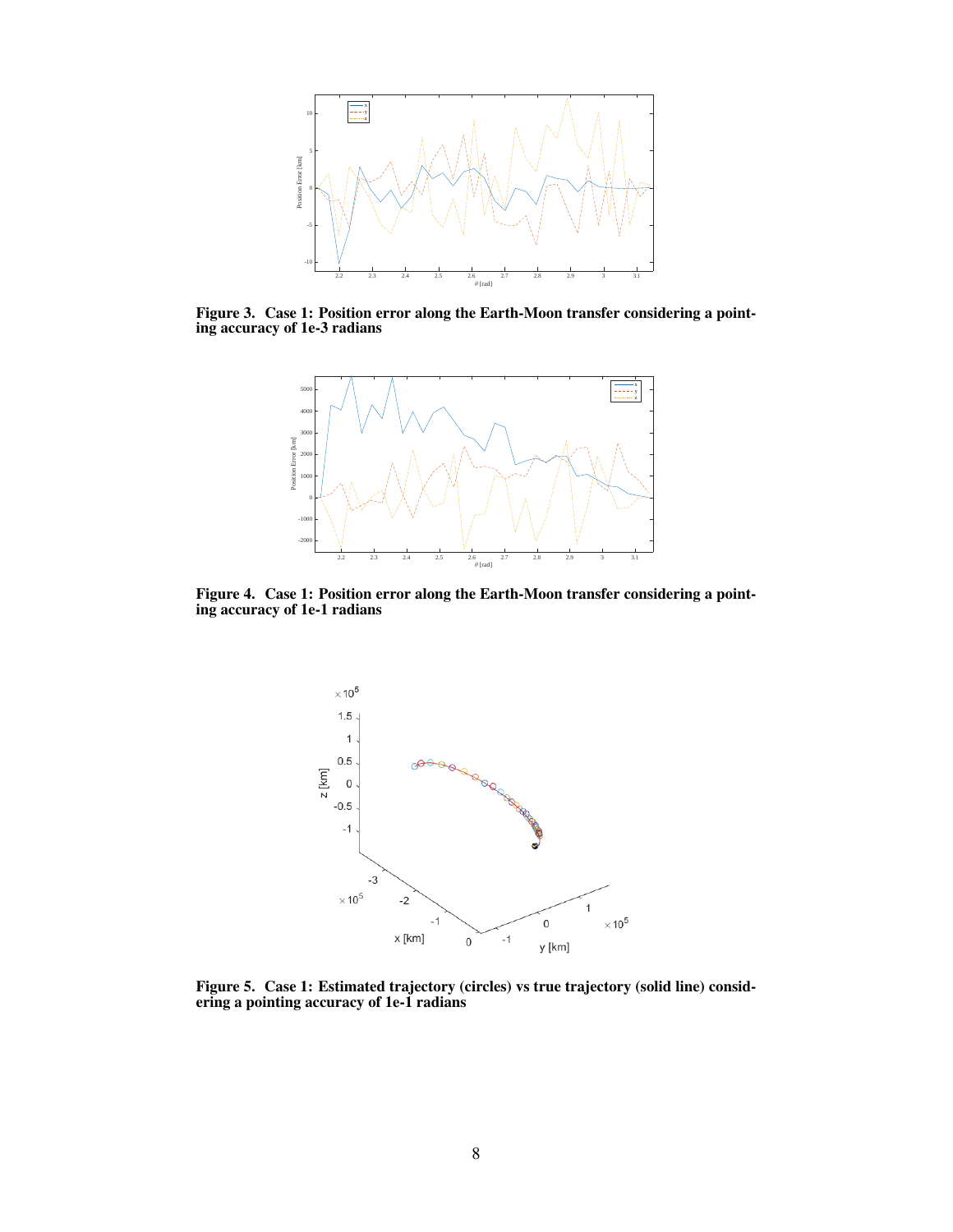space. The additional measurement comes only from the pointing of the camera towards a known body with known ephemerides. In this case the Moon. The error in the pointing of the camera is the combination of the attitude pointing accuracy and the pixelation error (additional effects like aberration of the optics are not considered) and was set to 3e-3 radians in the following example.

Fig. [7](#page-8-0) shows the estimation error when the inter-satellite pointing error is 1e-3 radians while Fig. [6](#page-8-1) shows the estimated trajectory vs the true one when the pointing error is pushed to 0.1 radians. In both cases the optical measurement is 3e-3 radians. The two spikes in Fig. [7](#page-8-0) are two outliers and can be filtered out if the estimation considers an extended arc of measurements.



<span id="page-8-1"></span>Figure 6. Case 2: Estimated trajectory including optical measurements and TDOA for a pointing accuracy of 1e-1 radians



<span id="page-8-0"></span>Figure 7. Case 2: Position error along the Earth-Moon transfer considering a pointing accuracy of 1e-3 radians and a combination of TDOA and optical measurements

### Case 3: 2 spacecraft 2 stations

In the case of only two spacecraft, the time of arrival is not sufficient to determine the complete position vector. In two dimensions if the TOA is combined to calculate the TDOA the locus of all possible positions of the station with respect to the two spacecraft is a hyperbola. In order to get the complete state vector of the two spacecraft we first assume that the relative velocity vector between two spacecraft can be measured with the same accuracy as the relative position vector. Then a complete solution can be computed by adding a second emitting station, synchronized with the first, and the FOA.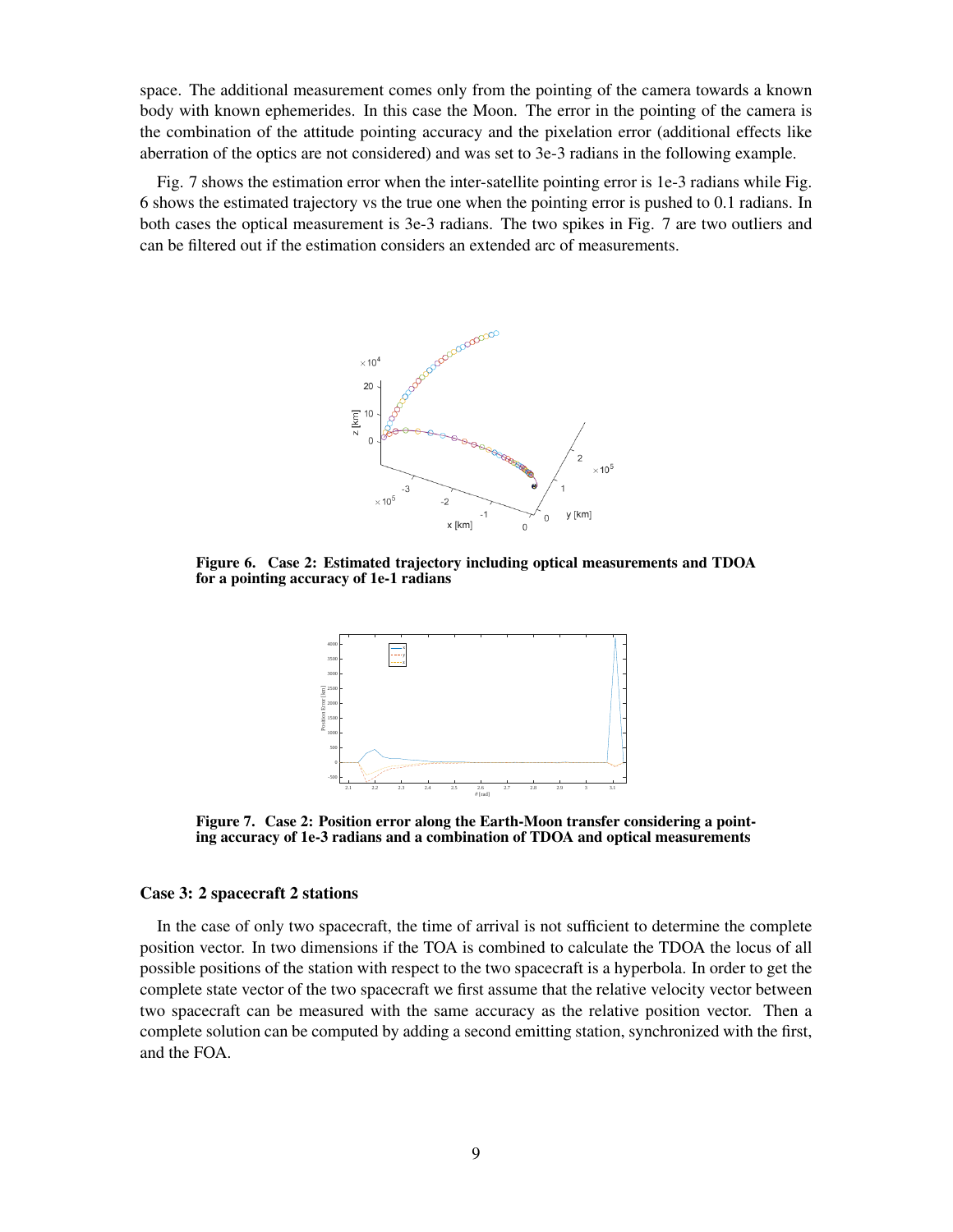Figure [8](#page-9-0) shows the sensitivity to the pointing accuracy and TOA measurement for the worst FOA. Given that the FOA can be measured quite accurately, even in this case the major problem comes from the pointing accuracy. Figures [9](#page-9-1) and [10](#page-10-0) show the estimated position and velocity errors of



<span id="page-9-0"></span>Figure 8. Case 3: Estimated position error vs errors in TOA and pointing accuracy for the maximum error is Doppler measurement of 40Hz

spacecraft 1 for the case of maximum pointing error. The figures demonstrate that the error in pointing accuracy is critical in this case and needs to be limited to less than 0.1 radians to get a reasonable estimation of the position but more importantly of the velocity. The resulting estimated trajectory can be found in Fig. [11.](#page-10-1)



<span id="page-9-1"></span>Figure 9. Case 3: Position error along the Earth-Moon transfer considering a pointing accuracy of 1e-1 radians

Figures [12](#page-10-2) and [13](#page-11-0) show the estimated position and velocity errors of spacecraft 1 for the case of minimum pointing error of 1e-3 radians. In this case the result is acceptable both in position and velocity along the whole transfer.

# STATE ESTIMATION AND FILTERING

The measurement analysis in previous sections does not consider any filtering of the error or the acquisition of multiple measurements over extended arcs. In this section we introduce some of the measurement combinations into a sequential filtering process.

The state estimation process is based on the same Unscented  $H_{\infty}$  Filter proposed in.<sup>[7](#page-19-4)</sup> The UHF works on the premise that one can find a good approximation for the *a posteriori* covariance by propagating a limited set of optimally chosen samples.[8](#page-19-5) Using the estimation theory formalism, the nonlinear process in Eq. [\(2\)](#page-2-1) and the measurement equations can be discretised in time and written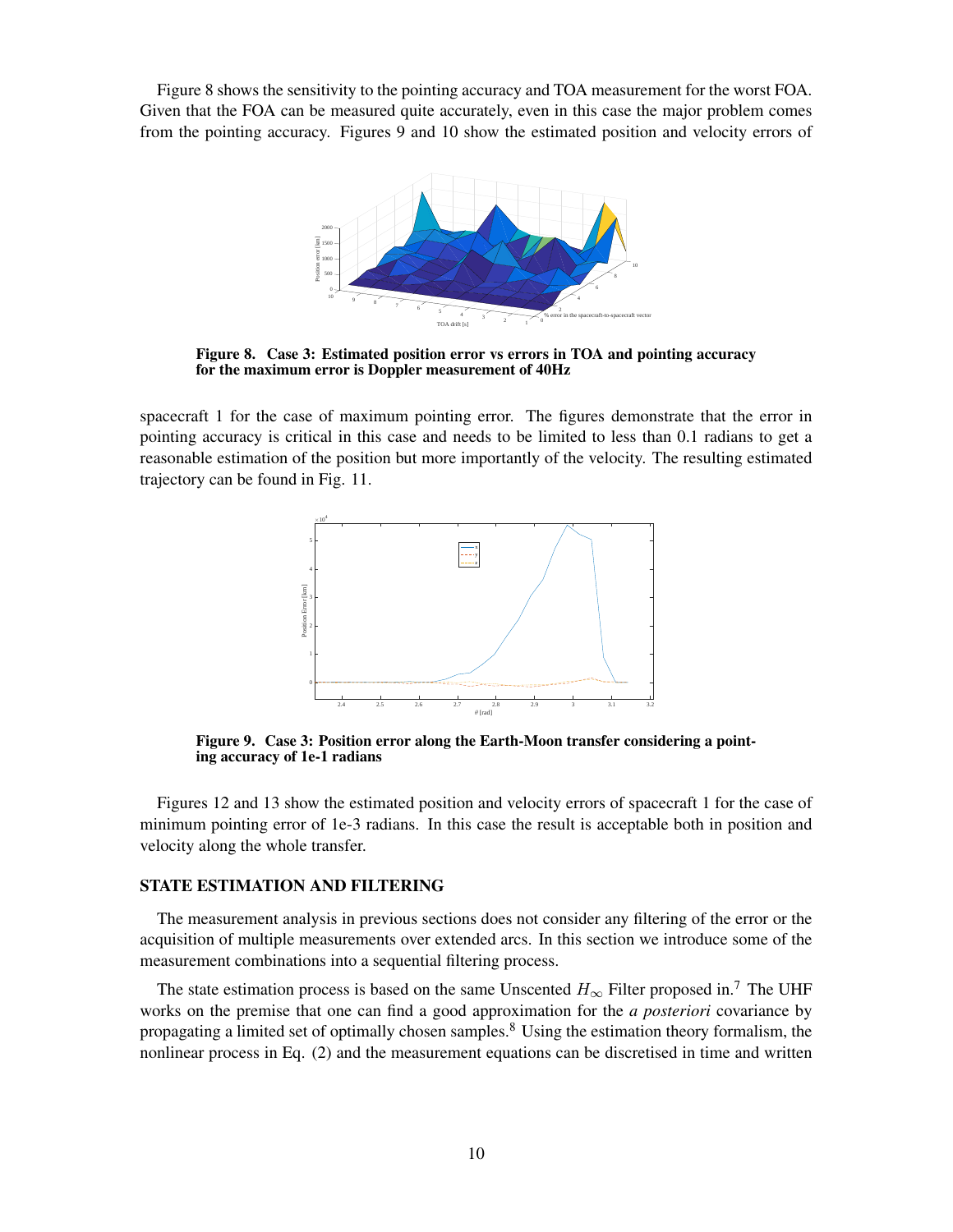

<span id="page-10-0"></span>Figure 10. Velocity error along the Earth-Moon transfer considering a pointing accuracy of 1e-1 radians



Figure 11. Case 3: Estimated trajectory (circles) vs true one (solid line) considering a pointing accuracy of 1e-1 radians

<span id="page-10-1"></span>

<span id="page-10-2"></span>Figure 12. Case 3: Position error along the Earth-Moon transfer considering a pointing accuracy of 1e-3 radians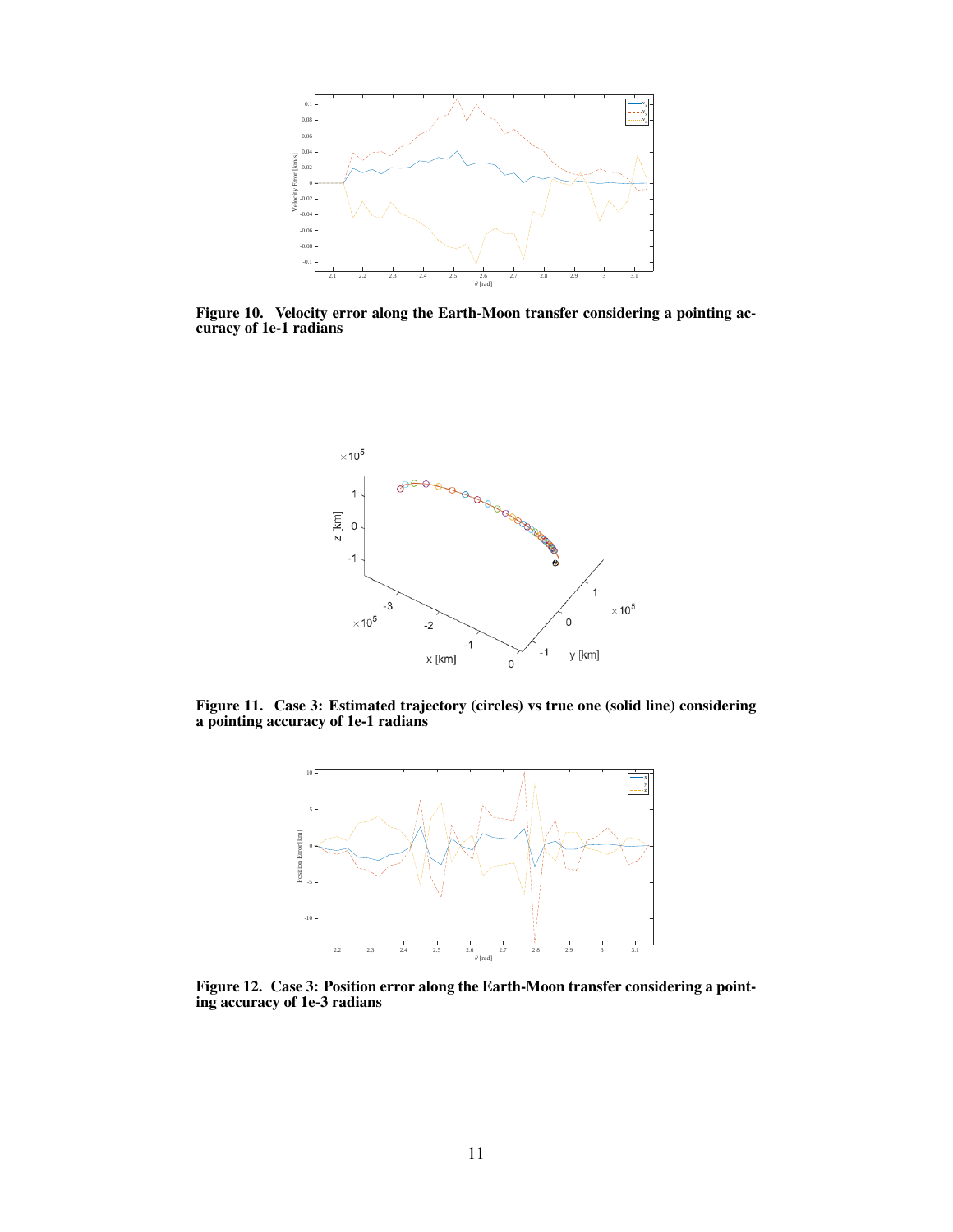

<span id="page-11-0"></span>Figure 13. Case 3: Velocity error along the Earth-Moon transfer considering a pointing accuracy of 1e-3 radians

as:

$$
\mathbf{x}_{k+1} = f(\mathbf{x}_k)
$$
  

$$
\mathbf{y}_k = h(\mathbf{x}_k)
$$
 (16)

where  $v_k$  is the measurement noise. The initial conditions are the estimated position and velocity from the filter at time  $t_k$ . The UHF relies on the unscented transformation to propagate a set of suitable sigma points, drawn from the *a priori* covariance matrix. The set of sigma points  $\chi$  are given as:

$$
\chi_i = \begin{cases} \tilde{\mathbf{x}}_k & i = 0 \\ \tilde{\mathbf{x}}_k + \left(\sqrt{\left(n + k_{UHF}\right) \mathbf{P}_k + \mathbf{Q}}\right)_i & i = 1, 2, \dots, n \\ \tilde{\mathbf{x}}_k - \left(\sqrt{\left(n + k_{UHF}\right) \mathbf{P}_k + \mathbf{Q}}\right)_i & i = n + 1, \dots, 2n \end{cases} \tag{17}
$$

where  $\chi$  is a matrix consisting of (2n+1) vectors with  $k_{UHF} = \alpha_{UHF}^2 (n + \lambda_{UHF}) - n$ , where  $k_{UHF}$  is a scaling parameter, and constant  $\alpha_{UHF}$  determines the extension of these vectors around  $\tilde{\mathbf{x}}_k$ . We set  $\alpha_{UHF}$  equal to  $10^{-2}$  and  $\lambda_{UHF}$  is set equal to (3n). The sigma points are transformed or propagated through the nonlinear function, the so-called unscented transformation. The predicted mean of the state vector  $\tilde{\mathbf{x}}_k^ \vec{k}$ , the covariance matrix  $\tilde{P}_k^-$ , and the mean observation  $\tilde{y}_k^ \overline{k}$  can be approximated using the weighted mean and covariance of the transformed vectors: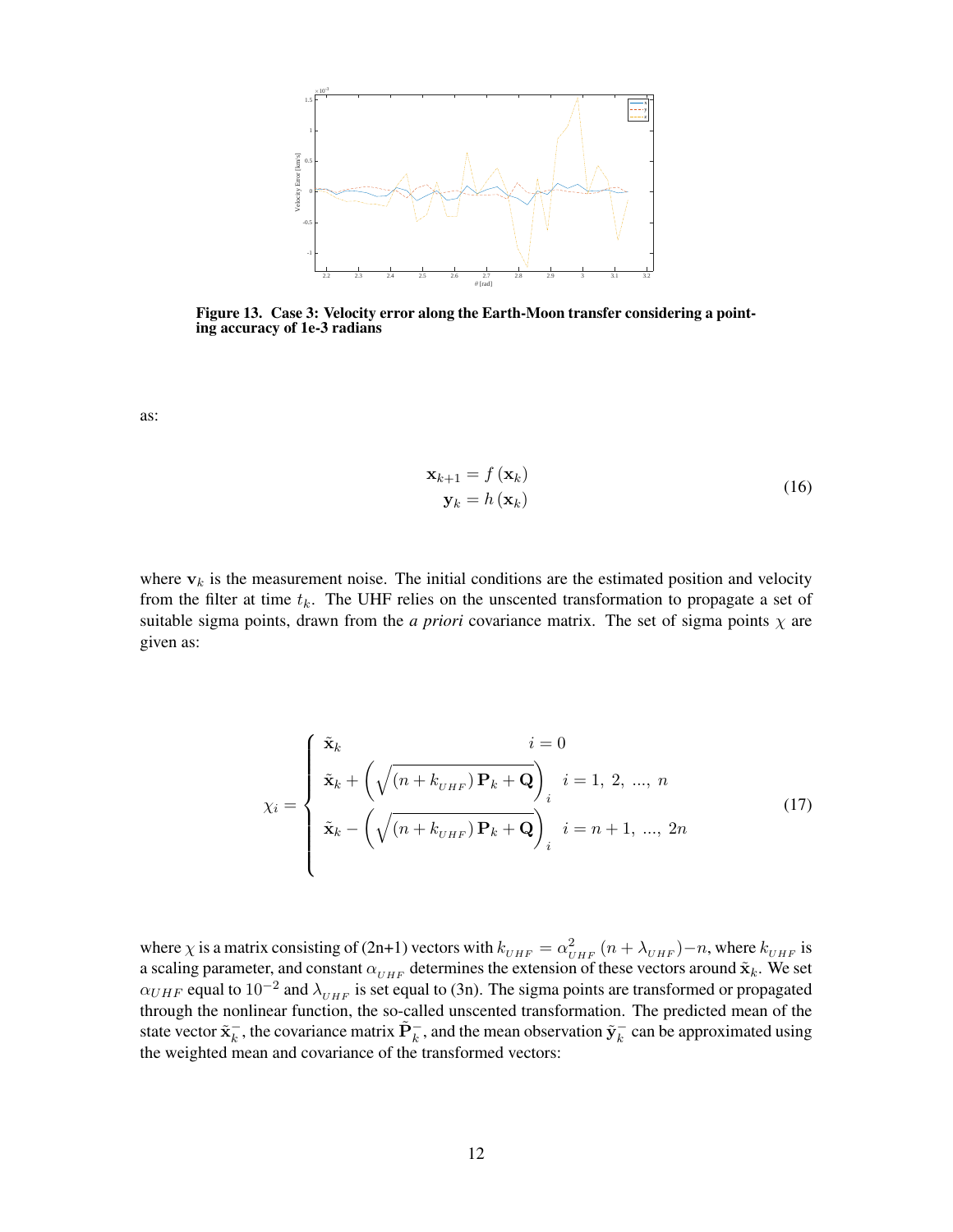$$
\chi_{k|k-1}^{i} = f\left(\chi_{k-1}^{i}, \mathbf{u}_{k}\right)
$$
\n
$$
\tilde{\mathbf{x}}_{k}^{-} = \sum_{i=0}^{2n} W_{i}^{(m)} \chi_{k|k-1}^{i}
$$
\n
$$
\mathbf{P}_{k}^{-} = \sum_{i=0}^{2n} W_{i}^{(c)} \left[\chi_{k|k-1}^{i} - \tilde{\mathbf{x}}_{k}^{-}\right] \left[\chi_{k|k-1}^{i} - \tilde{\mathbf{x}}_{k}^{-}\right]^{T} + \mathbf{Q}
$$
\n
$$
\mathbf{Y}_{k|k-1}^{i} = h\left(\chi_{k|k-1}^{i}\right)
$$
\n
$$
\tilde{\mathbf{y}}_{k}^{-} = \sum_{i=0}^{2n} W_{i}^{(m)} \mathbf{Y}_{k|k-1}^{i}
$$
\n(18)

where  $W_i^{(m)}$  $a_i^{(m)}$  and  $W_i^{(c)}$  $i^{(c)}$  are the weighted sample mean and covariance given by:

$$
W_0^{(m)} = k_{UHF}/(n + k_{UHF})
$$
  
\n
$$
W_0^{(c)} = k_{UHF}/(n + k_{UHF}) + (1 - \alpha_{UHF}^2 + \beta_{UHF})
$$
  
\n
$$
W_i^{(m)} = W_i^{(c)} = k_{UHF}/[2(n + k_{UHF})], \quad i = 1, 2, ..., 2n
$$
\n(19)

and  $\beta_{UHF}$  is used to incorporate prior knowledge of the distribution with  $\beta_{UHF} = 2.9$  $\beta_{UHF} = 2.9$  The updated covariance  $P_{y,k}$  and the cross correlation matrix  $P_{xy,k}$  are:

$$
\mathbf{P}_{y,k} = \sum_{i=0}^{2n} W_i^{(c)} \left[ \mathbf{Y}_{\mathbf{k}|\mathbf{k}-1}^{\mathbf{i}} - \tilde{\mathbf{y}}_k^- \right] \left[ \mathbf{Y}_{\mathbf{k}|\mathbf{k}-1}^{\mathbf{i}} - \tilde{\mathbf{y}}_k^- \right]^T + \mathbf{R}
$$
\n
$$
\mathbf{P}_{xy,k} = \sum_{i=0}^{2n} W_i^{(c)} \left[ \chi_{\mathbf{k}|\mathbf{k}-1}^{\mathbf{i}} - \tilde{\mathbf{x}}_k^- \right] \left[ \mathbf{Y}_{\mathbf{k}|\mathbf{k}-1}^{\mathbf{i}} - \tilde{\mathbf{y}}_k^- \right]^T
$$
\n(20)

Finally, the filter state vector  $\tilde{\mathbf{x}}_k$  and covariance updated matrix  $\mathbf{P}_{x,k}$  are represented as follows:

<span id="page-12-0"></span>
$$
\tilde{\mathbf{x}}_{k} = \tilde{\mathbf{x}}_{k}^{-} + \mathbf{K} (\mathbf{y}_{k} - \tilde{\mathbf{y}}_{k})
$$
\n
$$
\left(\mathbf{P}_{k}^{+}\right)^{-1} = \left(\mathbf{P}_{k}^{-}\right)^{-1} + \left(\mathbf{P}_{k}^{-}\right)^{-1} \mathbf{P}_{xy,k} \mathbf{R}^{-1} \left[\left(\mathbf{P}_{k}^{-}\right)^{-1} \mathbf{P}_{xy,k}\right]^{T} - \vartheta_{k} \mathbf{I}_{d}
$$
\n
$$
\mathbf{K} = \mathbf{P}_{xy,k} \mathbf{P}_{y,k}^{-1}
$$
\n(21)

where K is the Kalman gain matrix,  $\vartheta_k$  is the performance bound of the  $H_{\infty}$  filter, and  $R_k$  is a suitable matrix which, in the case of a normal distribution, coincides with the measurement noise covariance matrix at time step k. In order to assure that the covariance matrix is positive definite this value is calculated at each iteration as:

$$
\vartheta_k^{-1} = \xi \max \left( \text{eig} \left( \left( \mathbf{P}_k^{-} \right)^{-1} + \left( \mathbf{P}_k^{-} \right)^{-1} \mathbf{P}_{xy,k} \mathbf{R}^{-1} \left[ \left( \mathbf{P}_k^{-} \right)^{-1} \mathbf{P}_{xy,k} \right]^T \right)^{-1} \right) \tag{22}
$$

As one can see from the set of equations [\(21\)](#page-12-0), the performance bound has no direct effect on the calculation of the gain and on the update step for the estimated state. Nonetheless  $\vartheta_k$  modifies the shape of covariance matrix update, which, in turn, generates a different distribution of the sigma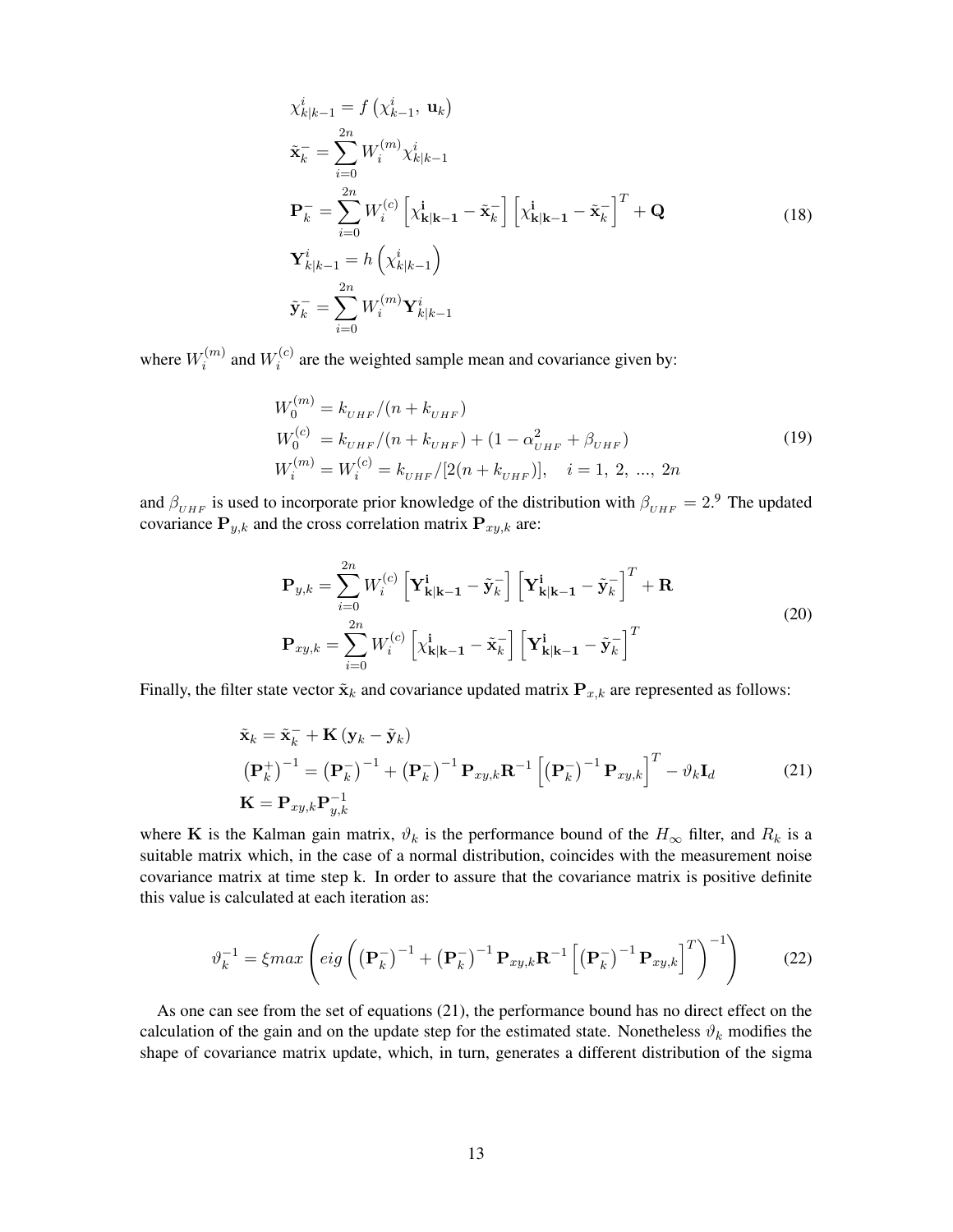points. In this way, the propagation and the update step at the following time step will be directly influenced by the value of the performance bound.

# CASE STUDIES

The test case scenario chosen to show the results is set as follows. Both the Earth and the Moon start with their position lying on the x-axis of the principal reference frame. The initial attitude of the Earth is such that the principal meridian (Greenwich) intersects the x-axis of the Earth-Moon direction and its rotation axis is tilted in the same direction. Two ground stations are considered and their locations and characteristics are listed in Table [1,](#page-13-0) with  $T_0$  being the period of transmission of the signal and  $f_0$  the frequency of the carrier.

|          |                            | Lat $[deg]$ Lon $[deg]$ Alt $[m]$ $T_0$ $[s]$ $f_0$ $[GHz]$ |      |     |      |
|----------|----------------------------|-------------------------------------------------------------|------|-----|------|
|          | Malargue 35.776 S 69.398 W |                                                             | 1550 | 120 | 12.0 |
| Gatineau |                            | 45.585 N 75.807 W                                           | 2126 | 120 | 12.0 |

<span id="page-13-0"></span>Table 1. Ground stations parameters

<span id="page-13-1"></span>

|  |  |  |  | Table 2. Orbital elements for spacecraft 1 |
|--|--|--|--|--------------------------------------------|
|--|--|--|--|--------------------------------------------|

| a [km]     |      |     | e i [deg] $\Omega$ [deg] $\omega$ [deg] $\nu_0$ [deg] |       |
|------------|------|-----|-------------------------------------------------------|-------|
| 8634.751 0 | - 90 | 180 | N/D                                                   | $-90$ |

The members of the formation of spacecraft are placed in circular polar orbits around the Moon. The initial conditions are defined with Keplerian orbital elements for spacecraft 1 and relative Cartesian coordinates for the other members of the formation. Table [2](#page-13-1) reports the orbital elements of spacecraft 1 with respect to the Moon, with the initial true anomaly,  $\nu_0$ , being referred to the position of the ascending node. The value for the semi-major axis is chosen to ensure an orbital period of 20 hours. The initial conditions for the other members of the formation will be given in the respective case section.

All the spacecraft independently estimates the states of the whole formation. The first guess initial conditions for each spacecraft are set to be equal to the real initial states with the addition of a bias in both position and velocity; the initial covariance matrices are diagonal matrices with elements equal to the square root of two times the values of the aforementioned biases (Table [3\)](#page-13-2).

<span id="page-13-2"></span>Table 3. Biases on the initial estimate state and initial covariance matrix for each spacecraft

|                   |     | $x [km]$ $y [km]$ $z [km]$ |     | $\dot{x}$ $ m/s $                                                                               | $\dot{y}$ $[m/s]$ | $\dot{z}$ $[m/s]$ |
|-------------------|-----|----------------------------|-----|-------------------------------------------------------------------------------------------------|-------------------|-------------------|
| $X_0^{est} - X_0$ |     | 10                         |     |                                                                                                 |                   |                   |
|                   |     |                            |     | $x [km^2]$ $y [km^2]$ $z [km^2]$ $\dot{x} [km^2/s^2]$ $\dot{y} [km^2/s^2]$ $\dot{z} [km^2/s^2]$ |                   |                   |
| $diag(P_0)$       | 4e2 | 4e2                        | 4e2 | $4e-6$                                                                                          | $4e-6$            | $4e-6$            |

The following case studies and combinations of measurements will be considered. Note that the initial estimation error is comparable to the one achieved in the measurement analysis when the pointing accuracy is about 1e-3 radians. In addition it is assumed that the clocks are synchronised as explained in the dedicated section.

1. Three spacecraft and one station. The station provides three TOA that are combined with two inter-satellite links.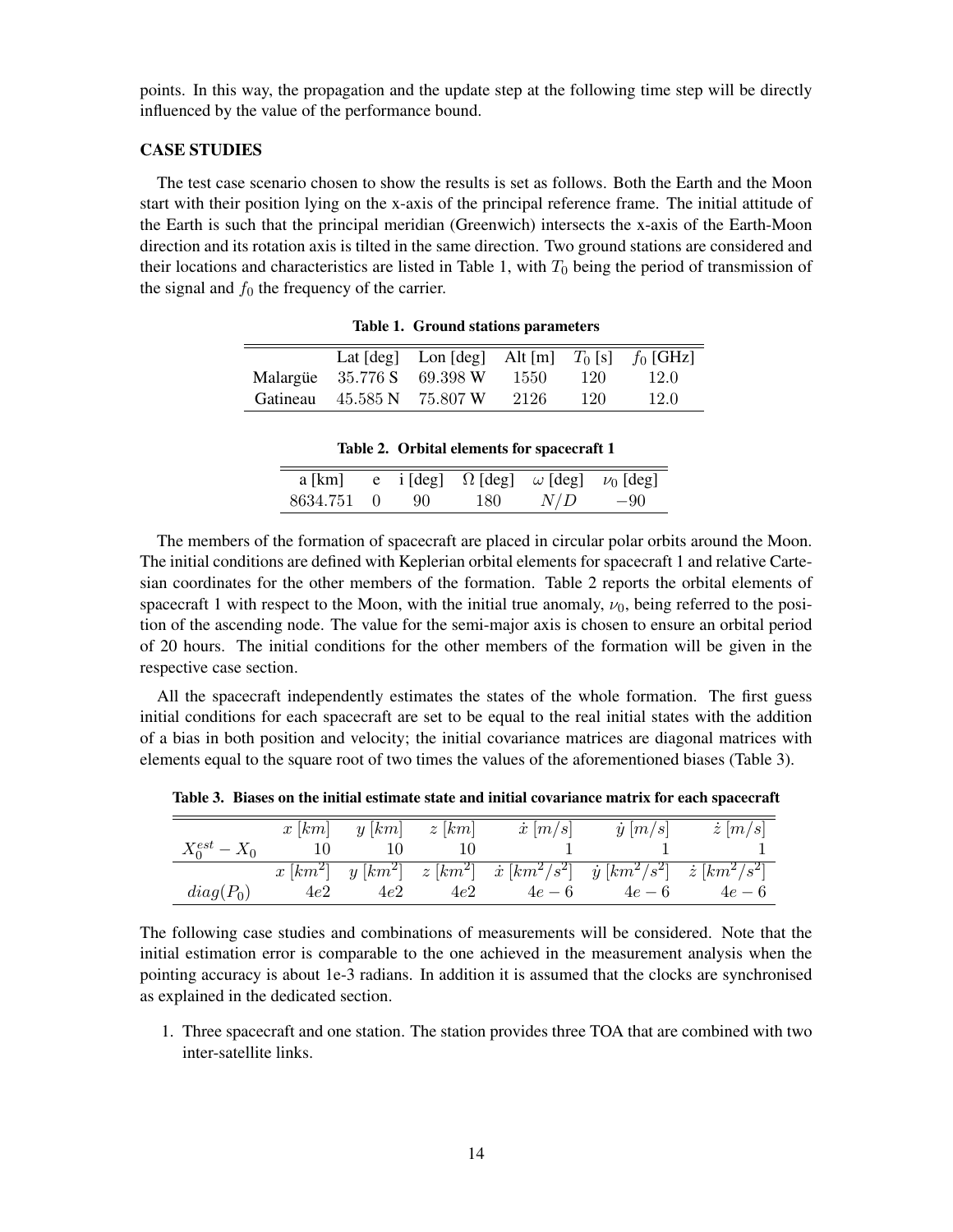2. Two spacecraft and two stations. The stations provide four TOA and four Doppler shifts that are combined with one inter-satellite link.

For each scenario, results are shown for inter-spacecraft distance of about 100km and 200km.

# Case 1.1: 1 ground station, 3 spacecraft, TOA, 100km

In this test case, the ground station used is the one located at Malargue. The initial relative states of the members of the formation with respect to spacecraft 1 are listed in Table [4.](#page-14-0)

<span id="page-14-0"></span>Table 4. Relative states of the members of the formation with respect to spacecraft 1

|              |        |        | $\Delta x$ [km] $\Delta y$ [km] $\Delta z$ [km] $\Delta \dot{x}$ [m/s] $\Delta \dot{y}$ [m/s] $\Delta \dot{z}$ [m/s] |  |
|--------------|--------|--------|----------------------------------------------------------------------------------------------------------------------|--|
| Spacecraft 2 |        | $-100$ |                                                                                                                      |  |
| Spacecraft 3 | $-100$ | $-100$ |                                                                                                                      |  |



<span id="page-14-1"></span>Figure 14. Case 1.1: position errors for the formation



<span id="page-14-2"></span>Figure 15. Case 1.1: position errors for the formation with measurements every 30 seconds

Figure [14](#page-14-1) shows the evolution of the estimate on the position error and the expected covariance at  $1-\sigma$  for all the spacecraft. It can be seen that all the spacecraft show similar trends. During the first hour the estimation error increases of an order of magnitude before starting decreasing again and reaching the same value of the beginning at around the third hour. Then it constantly decreases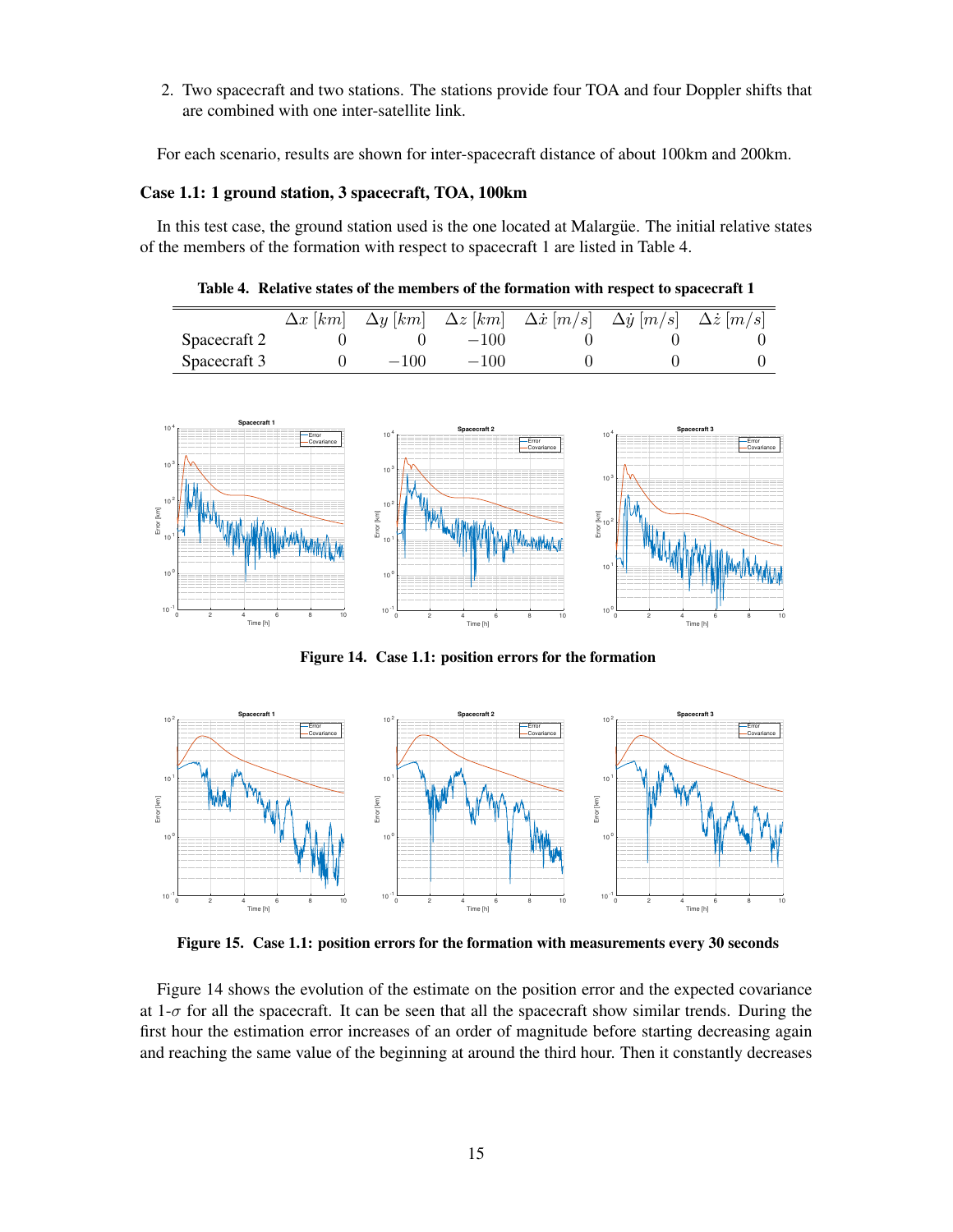reaching values below 10km. Figure [15](#page-14-2) shows the results for the same test case when the ground station transmits the beacon every 30 seconds. In this case, the initial increment in the estimation is much lower than in the previous case and also the final values are of the order of 1km, with spacecraft 2 reaching error levels in the hundreds of meters.

# Case 1.2: 1 ground station, 3 spacecraft, TOA, 200km

The initial relative states of the members of the formation with respect to spacecraft 1 are listed in Table [5,](#page-15-0) while Figures [16](#page-15-1) and [17](#page-15-2) show the position errors for transmission intervals of 2 minutes and 30 seconds respectively.

|              |        |        | $\Delta x$ [km] $\Delta y$ [km] $\Delta z$ [km] $\Delta \dot{x}$ [m/s] $\Delta \dot{y}$ [m/s] $\Delta \dot{z}$ [m/s] |  |
|--------------|--------|--------|----------------------------------------------------------------------------------------------------------------------|--|
| Spacecraft 2 |        | $-200$ |                                                                                                                      |  |
| Spacecraft 3 | $-170$ | $-100$ |                                                                                                                      |  |

<span id="page-15-0"></span>Table 5. Relative states of the members of the formation with respect to spacecraft 1



<span id="page-15-1"></span>Figure 16. Case 1.2: position errors for the formation



<span id="page-15-2"></span>Figure 17. Case 1.2: position errors for the formation with measurements every 30 seconds

When comparing with the previous case (Figures [14](#page-14-1) and [15\)](#page-14-2) there is perfect agreement in the trend of the estimation errors. However, the final values obtained in this case with transmission period of 2 minutes are smaller than with an inter-satellite separation of 100km.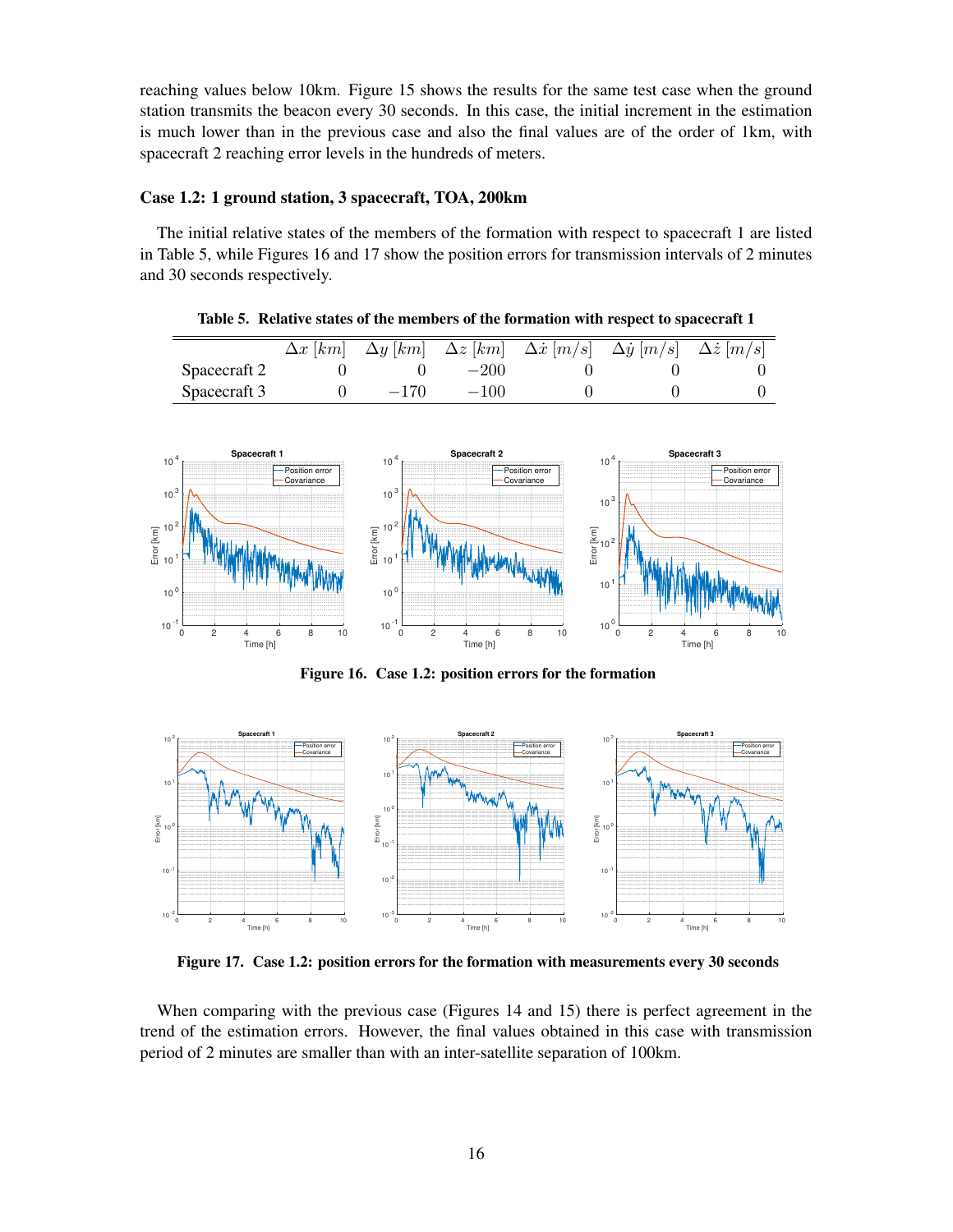# Case 2.1: 2 ground stations, 2 spacecraft, TOA and FOA, 100km

In this test case, both the ground stations are used and the initial relative state of spacecraft 2 with respect to spacecraft 1 is listed in Table [6.](#page-16-0)



<span id="page-16-0"></span>Table 6. Relative state of spacecraft 2 with respect to spacecraft 1

<span id="page-16-1"></span>Figure 18. Case 2.1: position errors for the formation



<span id="page-16-2"></span>Figure 19. Case 2.1: velocity errors for the formation

Figures [18](#page-16-1) and [19](#page-16-2) show the position and velocity estimation errors for this test case. Comparing the results in position with the ones shown in Figure [14,](#page-14-1) it can be noted that, in both the scenarios, the position estimation errors follow the same trends. This indicates that the performances obtained using 3 spacecraft and 1 station can be obtained exchanging one spacecraft with a ground station. The estimate on the velocity errors gives good performances, with final values around 0.2m/s. Even in this scenario, reducing the time interval in the transmission of the signals from the stations to 30 seconds improves the performances of the estimation process. The results shown in Figure [20](#page-17-0) have the same behaviour as those of Figure [15,](#page-14-2) with final values of the estimation error mainly between 100m and 1km. The estimate on the velocity errors are reduced by one order of magnitude.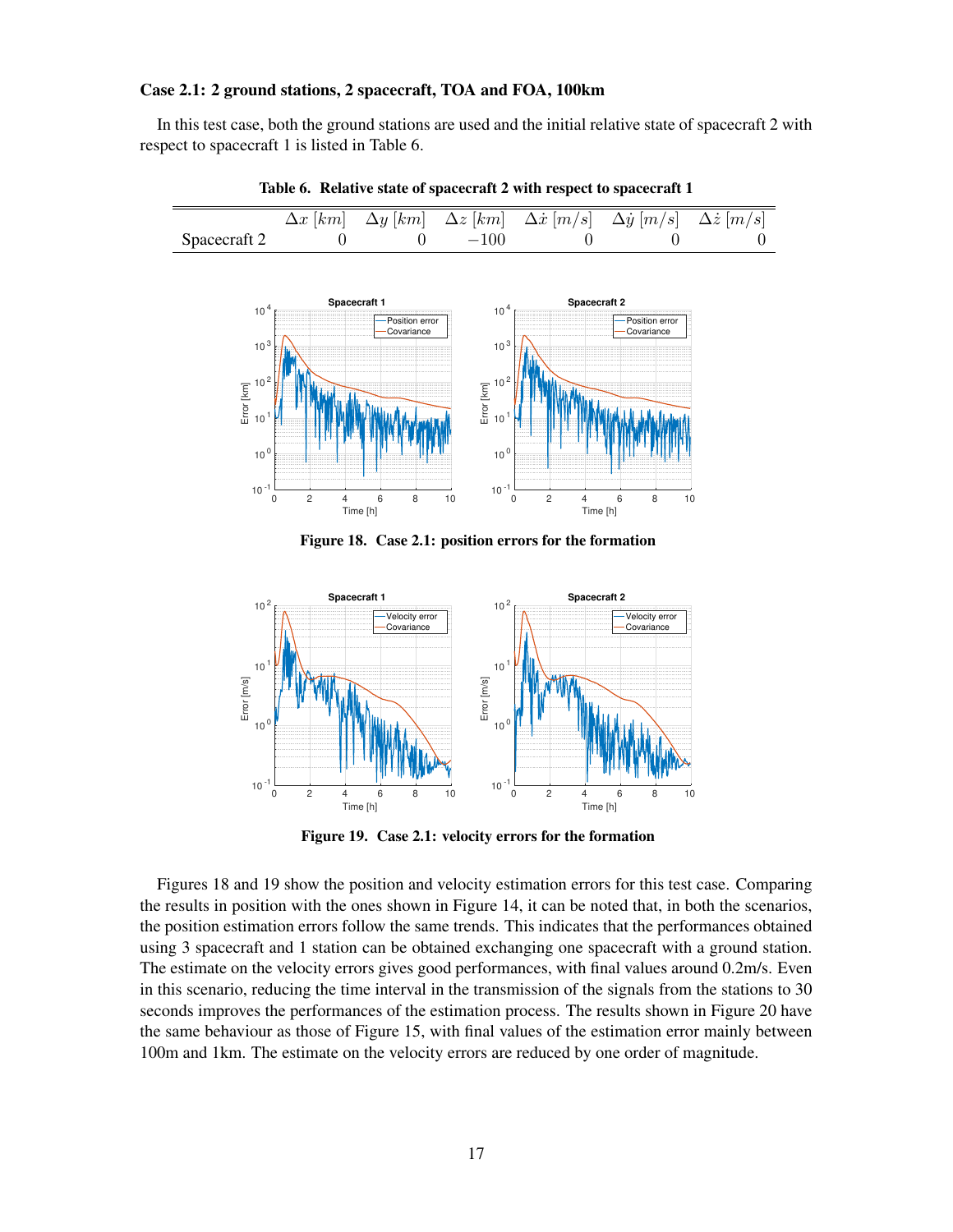

Figure 20. Case 2.1: position errors for the formation with measurements every 30 seconds

<span id="page-17-0"></span>

<span id="page-17-2"></span>Figure 21. Case 2.1: velocity errors for the formation with measurements every 30 seconds

## Case 2.2: 2 ground stations, 2 spacecraft, TOA and FOA, 200km

The initial relative state of spacecraft 2 with respect to spacecraft 1 is listed in Table [7.](#page-17-1)

|              |  |            | $\Delta x$ [km] $\Delta y$ [km] $\Delta z$ [km] $\Delta \dot{x}$ [m/s] $\Delta \dot{y}$ [m/s] $\Delta \dot{z}$ [m/s] |  |
|--------------|--|------------|----------------------------------------------------------------------------------------------------------------------|--|
| Spacecraft 2 |  | 0 0 $-200$ |                                                                                                                      |  |

<span id="page-17-1"></span>Table 7. Relative state of spacecraft 2 with respect to spacecraft 1

Comparing Figures [22](#page-18-0) and [23](#page-18-1) with Figures [18](#page-16-1) and [19](#page-16-2) shows that the difference in separation between the spacecraft produce similar results. Comparing Figures [24](#page-18-2) and [25](#page-19-7) with Figures [20](#page-17-0) and [21](#page-17-2) confirms that higher frequency in the transmission of the signals from the stations can improve the performances of the estimation process.

# FINAL REMARKS

The paper presented an analysis of the accuracy in position and velocity estimation for a small formation of CubeSats beyond LEO. The underlying assumption is that only one way communications from groundstation to CubeSat are available and the formation has to estimate their position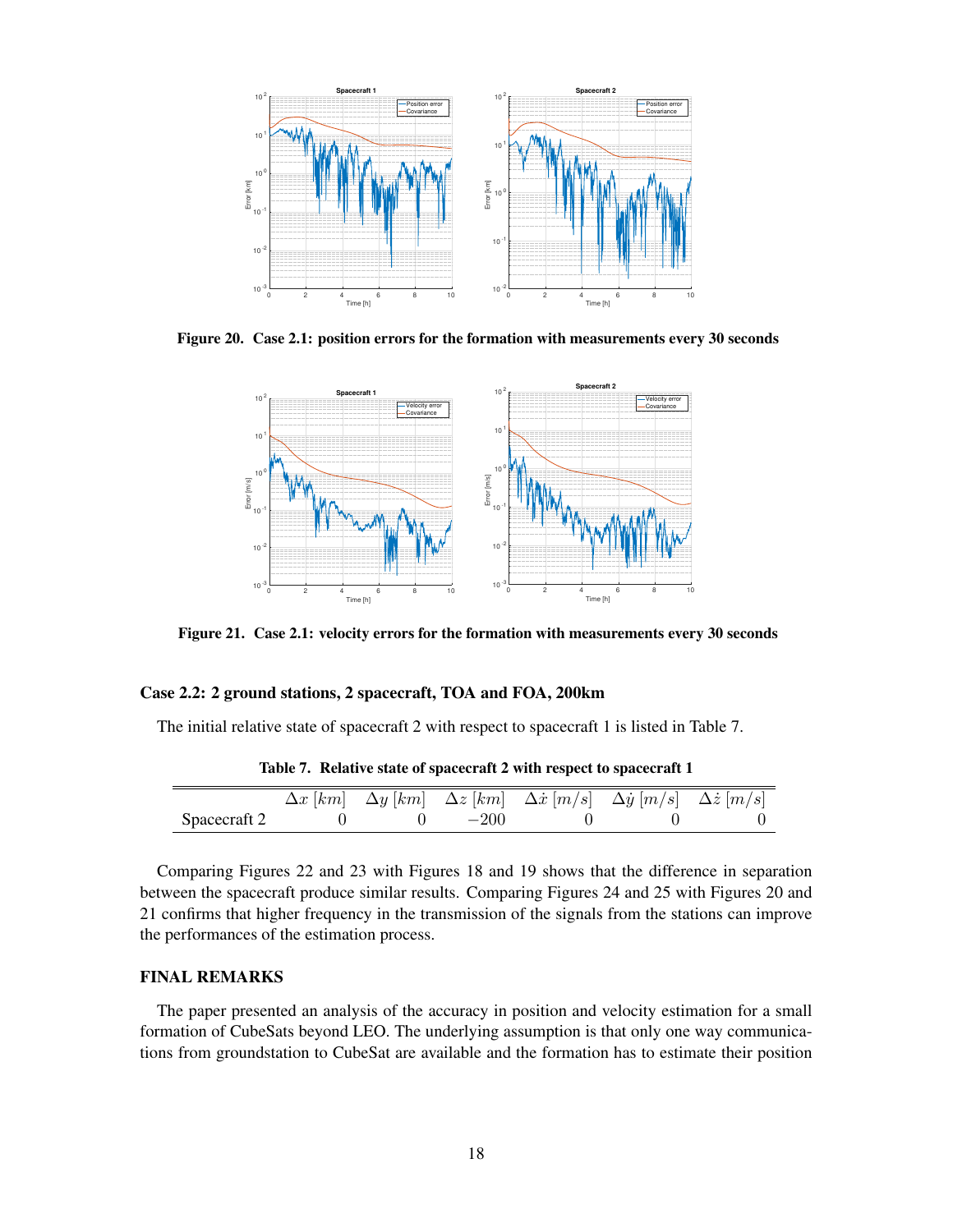

<span id="page-18-0"></span>Figure 22. Case 2.2: position errors for the formation



<span id="page-18-1"></span>Figure 23. Case 2.2: velocity errors for the formation



<span id="page-18-2"></span>Figure 24. Case 2.2: position errors for the formation with measurements every 30 seconds

and velocity autonomously. The paper explored different combinations of measurements taking into account that a CubeSat has limited resources and low cost components, including on-board clock and camera. It was found that if the CubeSats are placed at a relative distance of 200 to 300 km and the pointing accuracy is 1e-3 radians, the inertial position vector can be well estimated in deep space using a single station as beacon. A good level of accuracy can also be obtained by combin-